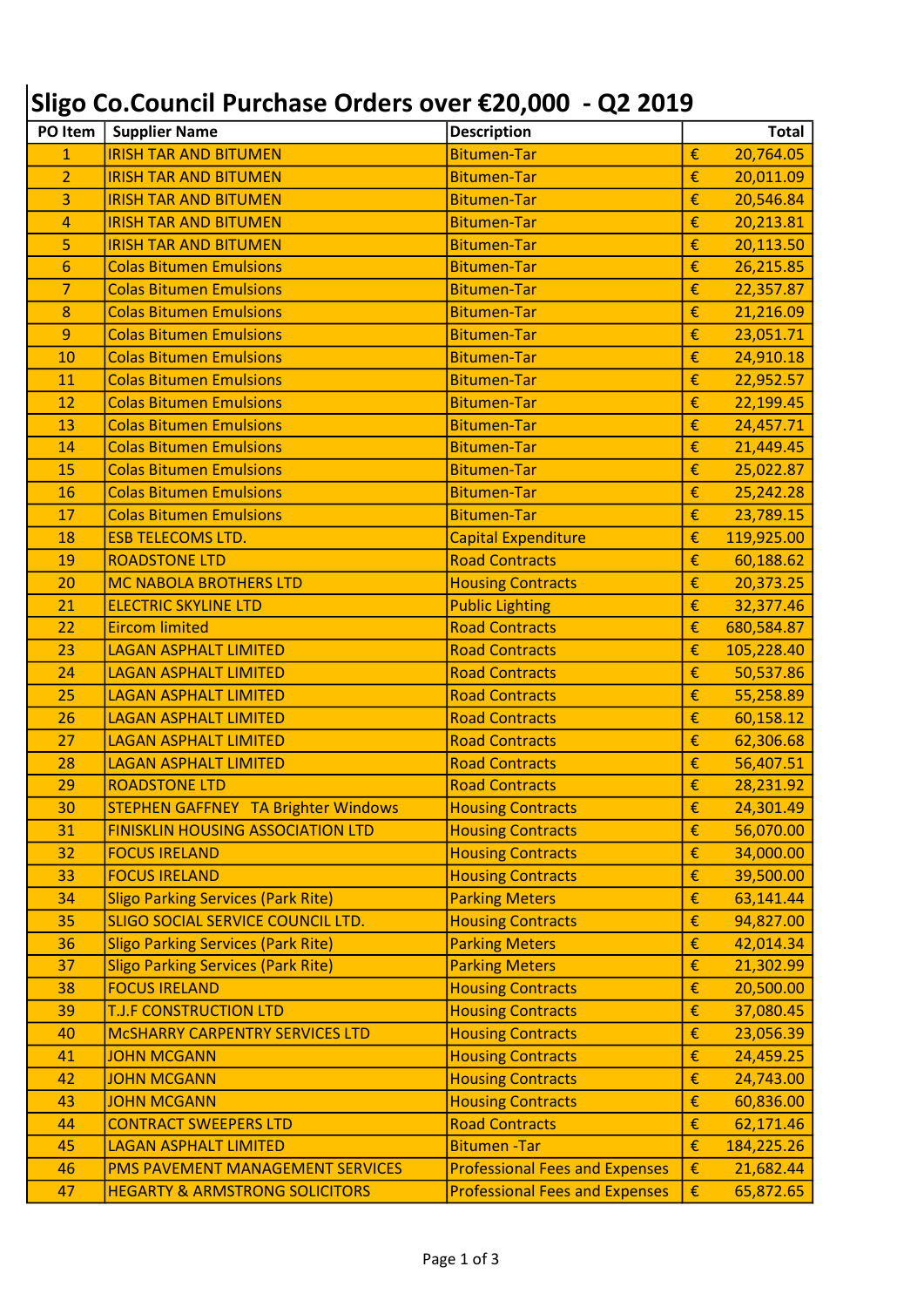| PO Item | <b>Supplier Name</b>                       | <b>Description</b>                    |   | <b>Total</b> |
|---------|--------------------------------------------|---------------------------------------|---|--------------|
| 48      | <b>T.J.F CONSTRUCTION LTD</b>              | <b>Housing Contracts</b>              | € | 67,367.93    |
| 49      | <b>YEATS COUNTY CONSTRUCTION LTD</b>       | <b>Housing Contracts</b>              | € | 48,234.10    |
| 50      | <b>LAGAN ASPHALT LIMITED</b>               | <b>Road Contracts</b>                 | € | 74,366.05    |
| 51      | <b>LAGAN ASPHALT LIMITED</b>               | <b>Road Contracts</b>                 | € | 23,943.22    |
| 52      | <b>LAGAN ASPHALT LIMITED</b>               | <b>Road Contracts</b>                 | € | 53,544.48    |
| 53      | <b>LAGAN ASPHALT LIMITED</b>               | <b>Road Contracts</b>                 | € | 91,859.52    |
| 54      | <b>LAGAN ASPHALT LIMITED</b>               | <b>Road Contracts</b>                 | € | 52,849.86    |
| 55      | <b>LAGAN ASPHALT LIMITED</b>               | <b>Road Contracts</b>                 | € | 47,299.42    |
| 56      | <b>LAGAN ASPHALT LIMITED</b>               | <b>Road Contracts</b>                 | € | 90,926.55    |
| 57      | <b>LAGAN ASPHALT LIMITED</b>               | <b>Road Contracts</b>                 | € | 36,191.18    |
| 58      | <b>LAGAN ASPHALT LIMITED</b>               | <b>Road Contracts</b>                 | € | 63,260.93    |
| 59      | <b>LAGAN ASPHALT LIMITED</b>               | <b>Road Contracts</b>                 | € | 39,441.87    |
| 60      | <b>LAGAN ASPHALT LIMITED</b>               | <b>Road Contracts</b>                 | € | 55,132.06    |
| 61      | <b>LAGAN ASPHALT LIMITED</b>               | <b>Road Contracts</b>                 | € | 52,901.39    |
| 62      | <b>BRENDAN SAMMON AUGHNASHEELIN LTD</b>    | <b>Housing Contracts</b>              | € | 321,149.37   |
| 63      | <b>LAGAN ASPHALT LIMITED</b>               | <b>Road Contracts</b>                 | € | 24,012.97    |
| 64      | <b>LAGAN ASPHALT LIMITED</b>               | <b>Road Contracts</b>                 | € | 53,047.63    |
| 65      | <b>LAGAN ASPHALT LIMITED</b>               | <b>Road Contracts</b>                 | € | 78,942.37    |
| 66      | <b>LAGAN ASPHALT LIMITED</b>               | <b>Road Contracts</b>                 | € | 28,103.17    |
| 67      | <b>LAGAN ASPHALT LIMITED</b>               | <b>Road Contracts</b>                 | € | 45,157.11    |
| 68      | <b>LAGAN ASPHALT LIMITED</b>               | <b>Road Contracts</b>                 | € | 44,226.98    |
| 69      | <b>MARSH IRELAND BROKERS LIMITED</b>       | <b>Insurance</b>                      | € | 66,821.80    |
| 70      | <b>EAMONN MC GAURAN &amp; SON LTD</b>      | <b>Capital Expenditure</b>            | € | 30,586.76    |
| 71      | <b>WS ATKINS</b>                           | <b>Professional Fees and Expenses</b> | € | 68,880.00    |
| 72      | <b>LAGAN ASPHALT LIMITED</b>               | <b>Road Contracts</b>                 | € | 111,036.48   |
| 73      | <b>LAGAN ASPHALT LIMITED</b>               | <b>Road Contracts</b>                 | € | 121,738.40   |
| 74      | <b>LAGAN ASPHALT LIMITED</b>               | <b>Road Contracts</b>                 | € | 119,541.32   |
| 75      | <b>Multi-Color Corporation</b>             | <b>PRINTING</b>                       | € | 23,134.34    |
| 76      | <b>LAGAN ASPHALT LIMITED</b>               | <b>Road Contracts</b>                 | € | 35,485.55    |
| 77      | <b>LAGAN ASPHALT LIMITED</b>               | <b>Bitumen - Tar</b>                  | € | 145,263.77   |
| 78      | <b>CONTRACT SWEEPERS LTD</b>               | <b>Capital Expenditure</b>            | € | 33,190.08    |
| 79      | <b>LAGAN ASPHALT LIMITED</b>               | <b>Road Contracts</b>                 | € | 36,345.82    |
| 80      | <b>LAGAN ASPHALT LIMITED</b>               | <b>Road Contracts</b>                 | € | 23,320.90    |
| 81      | <b>ELECTRIC SKYLINE LTD</b>                | <b>Trade (work) Services</b>          | € | 29,440.77    |
| 82      | <b>LAGAN ASPHALT LIMITED</b>               | <b>Road Contracts</b>                 | € | 46,540.39    |
| 83      | <b>WOODROW SUSTAINABLE SOLUTIONS</b>       | <b>Professional Fees and Expenses</b> | € | 51,955.20    |
| 84      | YEATS COUNTY CONSTRUCTION LTD              | <b>Housing Contracts</b>              | € | 65,830.00    |
| 85      | <b>STEPHEN GAFFNEY TA Brighter Windows</b> | <b>Housing Contracts</b>              | € | 24,267.44    |
| 86      | <b>LAGAN ASPHALT LIMITED</b>               | <b>Road Contracts</b>                 | € | 80,429.79    |
| 87      | <b>HEGARTY &amp; ARMSTRONG SOLICITORS</b>  | <b>Legal Fees &amp; Expenses</b>      | € | 30,997.23    |
| 88      | <b>GERALD LOVE CONTRACTS</b>               | <b>Road Contracts</b>                 | € | 150,431.19   |
| 89      | <b>NOLAN CONSTRUCTION CONSULTANTS LTD</b>  | <b>Professional Fees and Expenses</b> | € | 25,634.06    |
| 90      | <b>NORTHSTONE (NI) LIMITED</b>             | <b>Road Contracts</b>                 | € | 139,964.49   |
| 91      | <b>MC NABOLA BROTHERS LTD</b>              | <b>Housing Contracts</b>              | € | 30,054.80    |
| 92      | <b>MULLANE PLANT HIRE LTD</b>              | <b>Bridge Contracts</b>               | € | 22,957.65    |
| 93      | <b>TRIUR CONSTRUCTION LTD</b>              | <b>Bridge Contracts</b>               | € | 39,296.25    |
| 94      | <b>LAGAN ASPHALT LIMITED</b>               | <b>Road Contracts</b>                 | € | 22,752.78    |
| 95      | <b>WS ATKINS</b>                           | <b>Professional Fees and Expenses</b> | € | 52,016.70    |
| 96      | YEATS COUNTY CONSTRUCTION LTD              | <b>Housing Contracts</b>              | € | 25,707.75    |